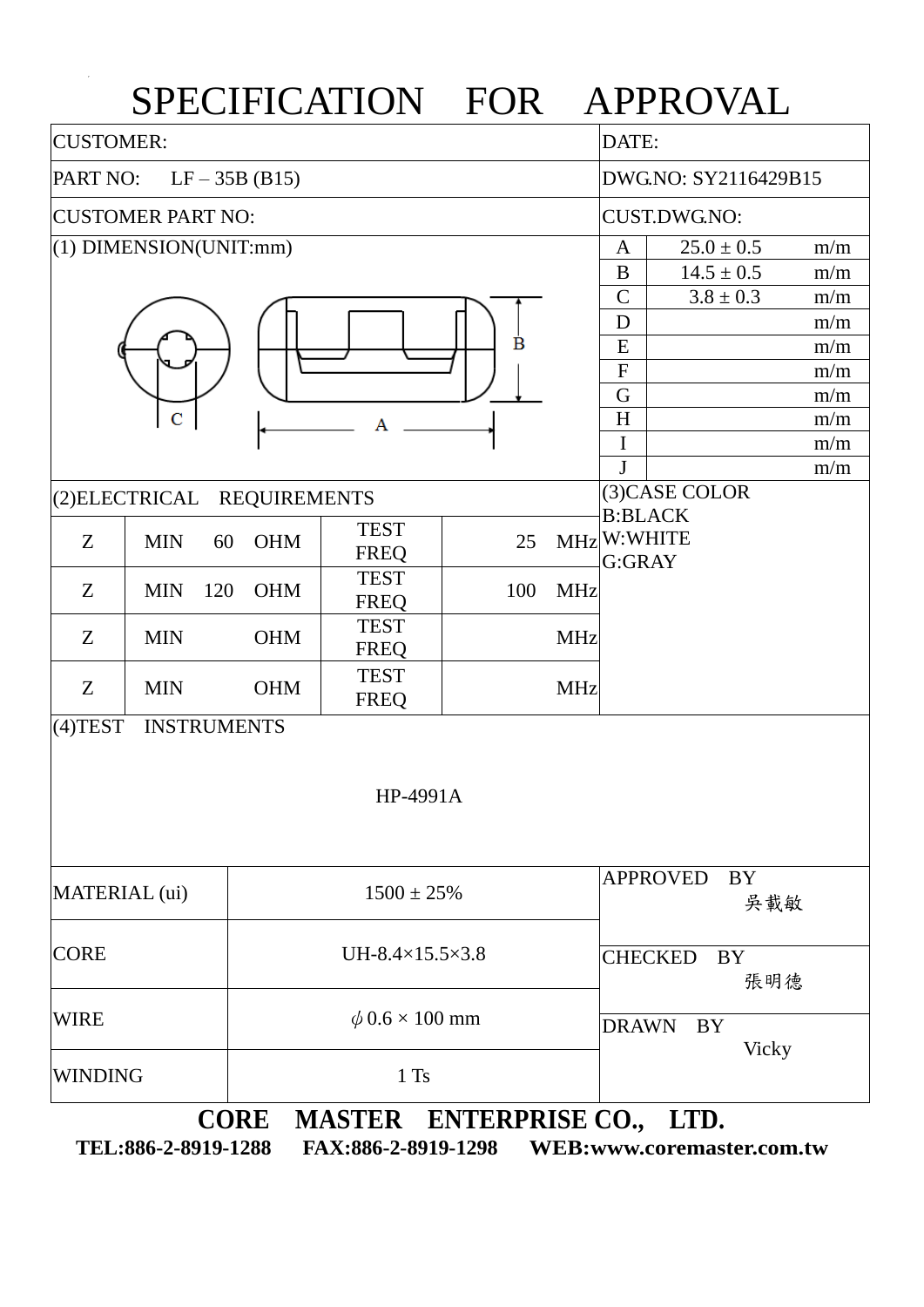| TEST DATA        |                                                 |                       |                      |                      |               |               |                                                                                                                                                                                                                                                                                                                                                                                      |                               |  |
|------------------|-------------------------------------------------|-----------------------|----------------------|----------------------|---------------|---------------|--------------------------------------------------------------------------------------------------------------------------------------------------------------------------------------------------------------------------------------------------------------------------------------------------------------------------------------------------------------------------------------|-------------------------------|--|
| <b>CUSTOMER:</b> |                                                 |                       |                      | DATE:                |               |               |                                                                                                                                                                                                                                                                                                                                                                                      |                               |  |
|                  | PART NO: LF $-35B$ (B15)                        |                       | DWG.NO: SY2116429B15 |                      |               |               |                                                                                                                                                                                                                                                                                                                                                                                      |                               |  |
|                  | <b>CUSTOMER PART NO:</b>                        |                       |                      | <b>CUST.DWG.NO:</b>  |               |               |                                                                                                                                                                                                                                                                                                                                                                                      |                               |  |
| <b>IMPEDANCE</b> |                                                 |                       |                      | DIMENSION (UNIT: mm) |               |               |                                                                                                                                                                                                                                                                                                                                                                                      |                               |  |
| <b>FREQ</b>      | 25 MHz                                          | <b>100 MHz</b>        |                      | $\mathbf{A}$         | B             | $\mathcal{C}$ |                                                                                                                                                                                                                                                                                                                                                                                      |                               |  |
| <b>SPEC</b>      | <b>MIN</b><br>$60$ OHM                          | <b>MIN</b><br>120 OHM |                      | 25.0<br>± 0.5        | 14.5<br>± 0.5 | 3.8<br>± 0.3  |                                                                                                                                                                                                                                                                                                                                                                                      |                               |  |
| $\mathbf{1}$     | 80.0                                            | 160.2                 |                      | 25.12                | 14.62         | 3.83          |                                                                                                                                                                                                                                                                                                                                                                                      |                               |  |
| $\overline{2}$   | 84.6                                            | 161.1                 |                      | 25.08                | 14.57         | 3.91          |                                                                                                                                                                                                                                                                                                                                                                                      |                               |  |
| 3                | 84.8                                            | 158.7                 |                      | 25.11                | 14.53         | 3.85          |                                                                                                                                                                                                                                                                                                                                                                                      |                               |  |
| $\overline{4}$   | 84.6                                            | 157.9                 |                      | 25.06                | 14.59         | 3.87          |                                                                                                                                                                                                                                                                                                                                                                                      |                               |  |
| 5                | 74.3                                            | 160.8                 |                      | 25.05                | 14.48         | 3.79          |                                                                                                                                                                                                                                                                                                                                                                                      |                               |  |
| 6                | 80.0                                            | 160.2                 |                      | 25.12                | 14.62         | 3.83          |                                                                                                                                                                                                                                                                                                                                                                                      |                               |  |
| $\tau$           | 84.6                                            | 161.1                 |                      | 25.08                | 14.57         | 3.91          |                                                                                                                                                                                                                                                                                                                                                                                      |                               |  |
| 8                | 84.8                                            | 158.7                 |                      | 25.11                | 14.53         | 3.85          |                                                                                                                                                                                                                                                                                                                                                                                      |                               |  |
| 9                | 84.6                                            | 157.9                 |                      | 25.06                | 14.59         | 3.87          |                                                                                                                                                                                                                                                                                                                                                                                      |                               |  |
| 10               | 74.3                                            | 160.8                 |                      | 25.05                | 14.48         | 3.79          |                                                                                                                                                                                                                                                                                                                                                                                      |                               |  |
| $\mathbf{X}$     | 81.7                                            | 159.7                 |                      | 25.08                | 14.56         | 3.85          |                                                                                                                                                                                                                                                                                                                                                                                      |                               |  |
| $\mathbf R$      | 10.5                                            | 3.2                   |                      | 0.07                 | 0.14          | 0.12          |                                                                                                                                                                                                                                                                                                                                                                                      |                               |  |
| <b>REMARK:</b>   | 產品不能有明顯缺陷丶污損;產品缺口長丶寬在 0.6mm 以下,<br>深在 0.6mm 以下。 |                       |                      |                      |               |               | <b>APPROVED</b><br><b>CHECKED</b><br><b>DRAWN</b><br>BY                                                                                                                                                                                                                                                                                                                              | <b>BY</b><br>吳載敏<br>BY<br>張明德 |  |
|                  |                                                 |                       |                      |                      |               |               | $\overline{C}$ $\overline{C}$ $\overline{C}$ $\overline{C}$ $\overline{C}$ $\overline{C}$ $\overline{C}$ $\overline{C}$ $\overline{C}$ $\overline{C}$ $\overline{C}$ $\overline{C}$ $\overline{C}$ $\overline{C}$ $\overline{C}$ $\overline{C}$ $\overline{C}$ $\overline{C}$ $\overline{C}$ $\overline{C}$ $\overline{C}$ $\overline{C}$ $\overline{C}$ $\overline{C}$ $\overline{$ | Vicky                         |  |

**CORE MASTER ENTERPRISE CO., LTD.**

**TEL:886-2-8919-1288 FAX:886-2-8919-1298 WEB:www.coremaster.com.tw**